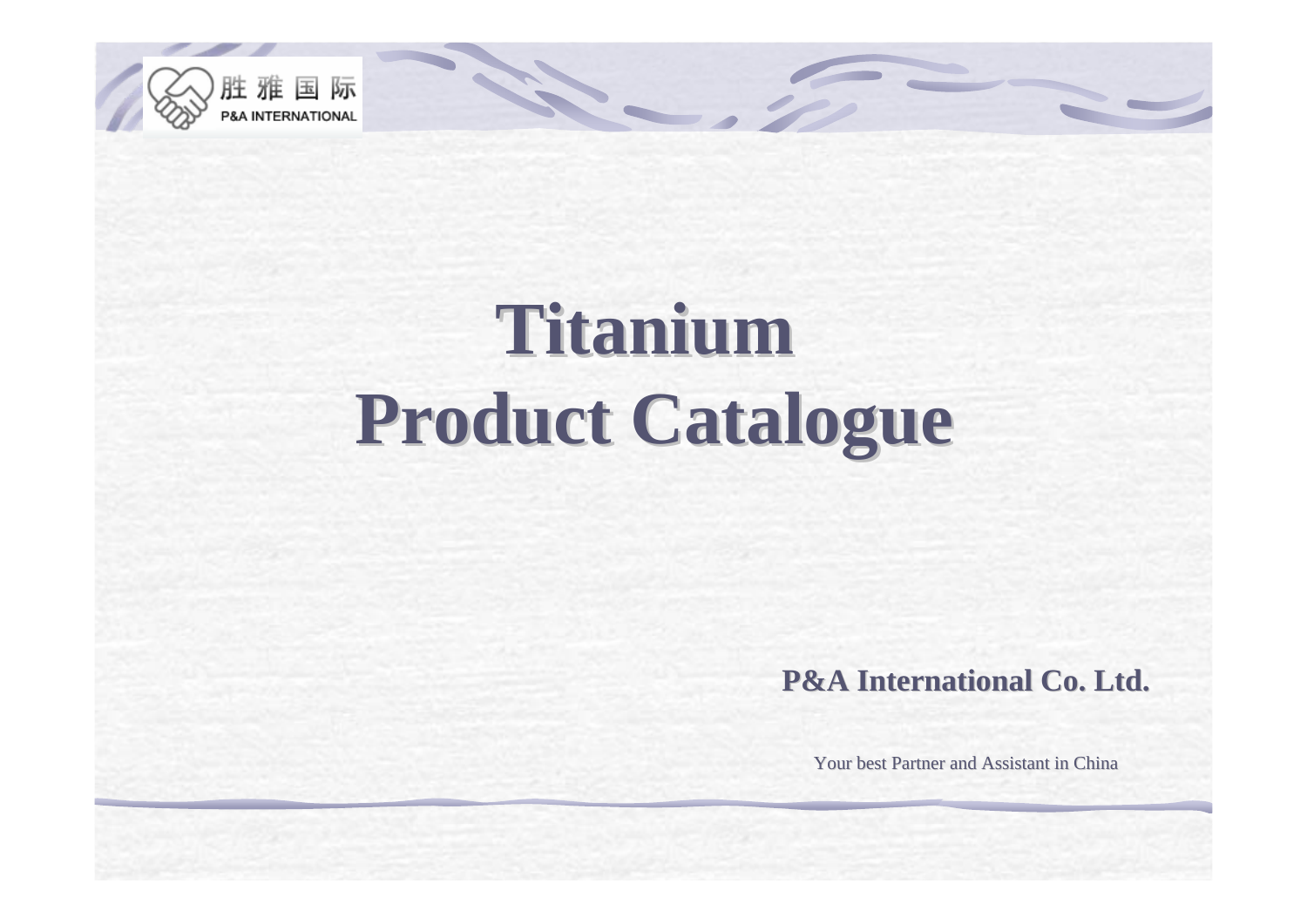

●P&A can supply customers with Titanium Ingots, Titanium slabs, Titanium Billets and Bars, Titanium Plates and Sheets, Titanium Wires, Titanium tubes and pipes,

• We offer the products according to AWS, AMS and ASTM specifications.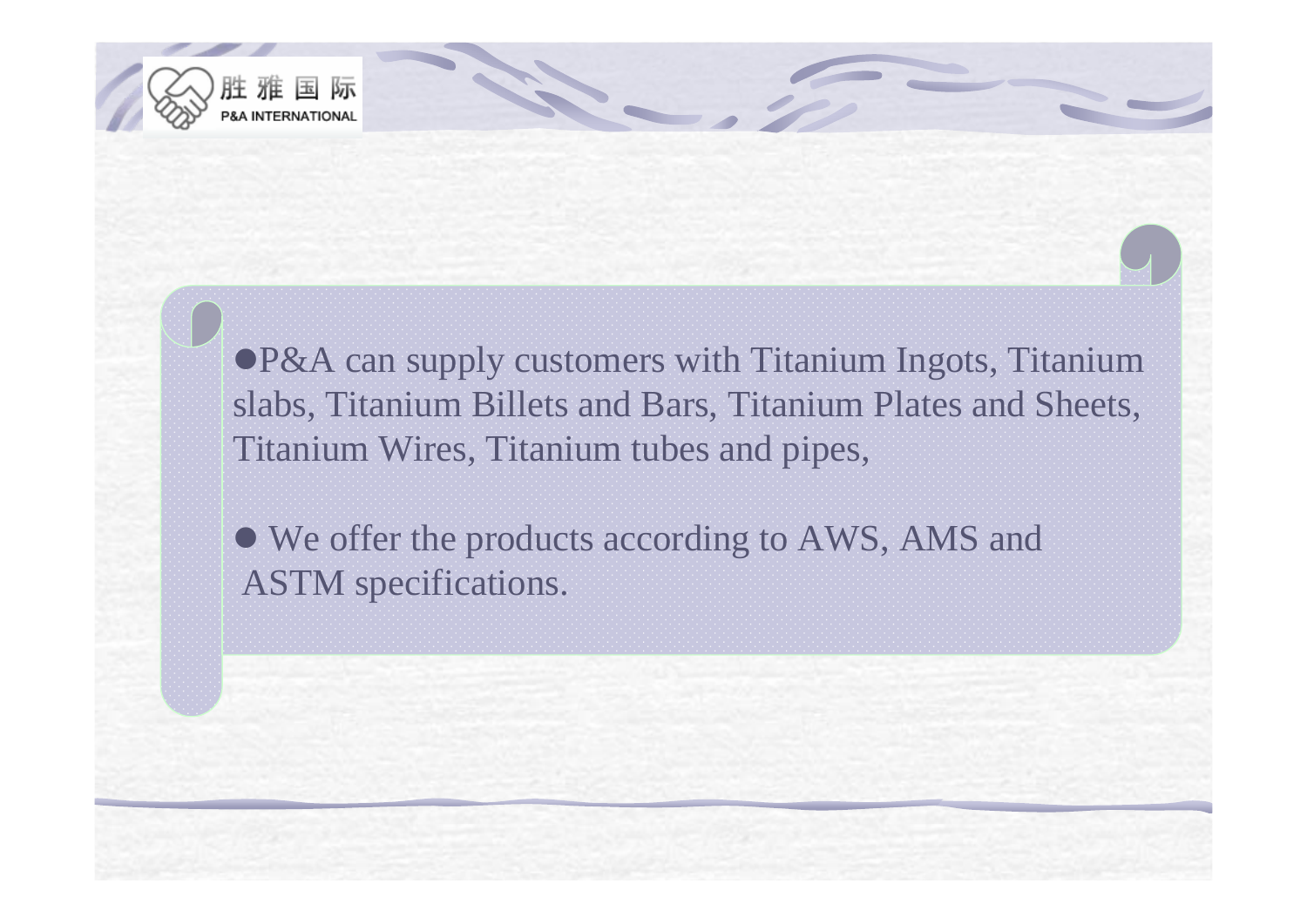

| <b>TYPE</b>                                     |              | <b>DIMENSION (MM)</b>                                                                      | <b>SPECIFICATION</b> | <b>PICTURE</b> |
|-------------------------------------------------|--------------|--------------------------------------------------------------------------------------------|----------------------|----------------|
| <b>Ta1, Ta2</b><br>FTa1,<br>$FTa-2$             | Sheet, Plate | <b>Thickness: 0.01-10</b><br>Width max: 1000<br>Length on required                         | <b>ASTM B 708-98</b> |                |
| TaNb <sub>3</sub><br>TaNb20                     | Rod, Bar     | Diameter: $\Phi$ 3.0- $\Phi$ 110<br>Length on required                                     | <b>ASTM B 365-98</b> |                |
| <b>R05255</b><br><b>R05252</b><br><b>R05240</b> | Tube         | Outside Diameter: $\Phi$ 0.5- $\Phi$ 30<br>Wall Thickness: 0.20-5.00<br>Length on required | <b>ASTM B 521-92</b> |                |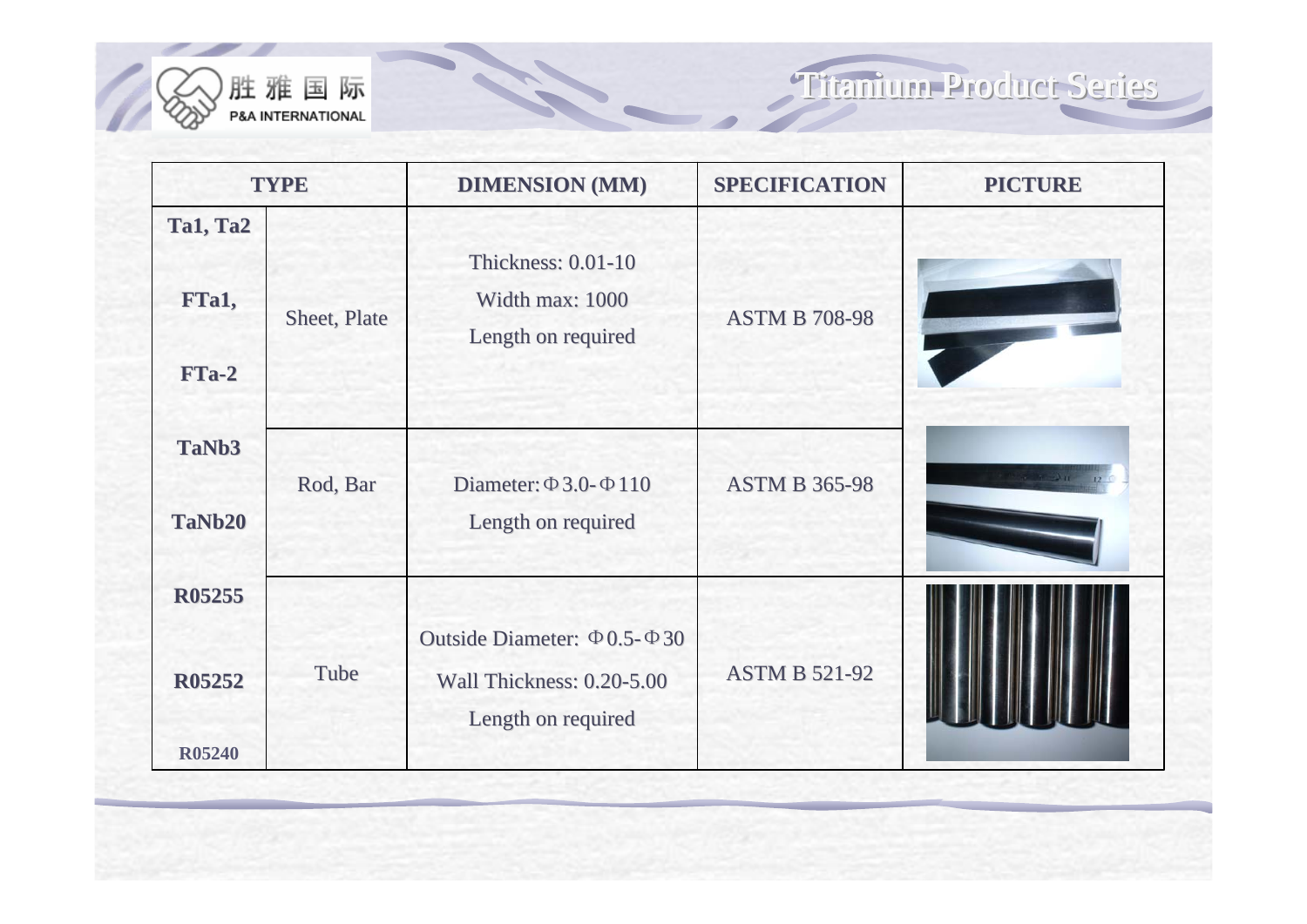

**Type Dimension (mm) SPECIFICATIONS Picture INGOTS** Nominal Diameter (mm) Φ 300—800 (+/-15mm Weight (KG)  $260 - 5000$ (+/-5%) ASTM B348, B381, B265 **SLABS**  $(150-300)$ T x  $\leq 900$ W x  $\leq 60$ 00L  $(+/-12.5mm)$ 2 faces and 2 sides are machined GRADE -1, 2 & 5

14

Titanium Ingot & Slabs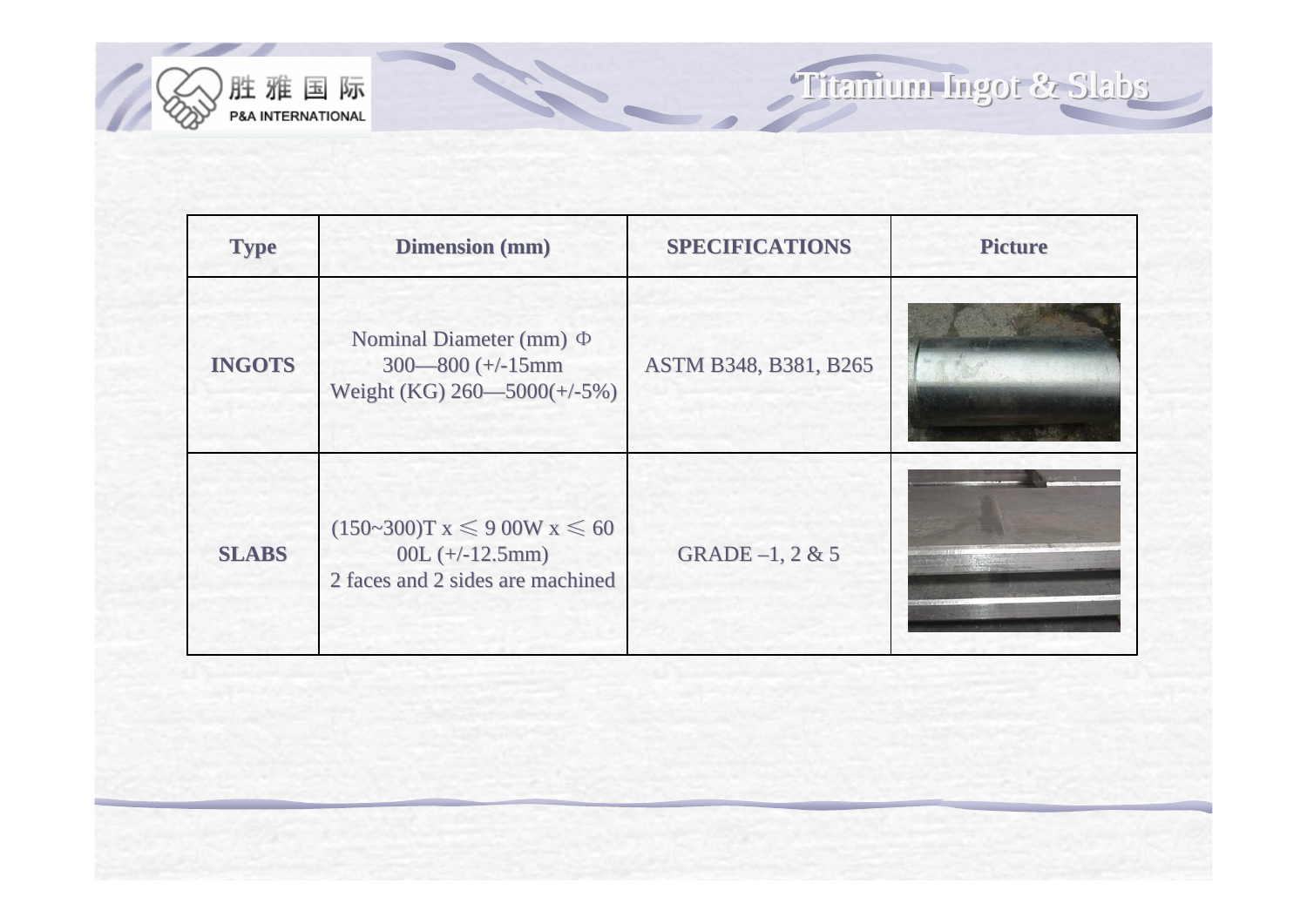

Titanium Wires & Bars Titanium Wires & Bars Titanium Wires & Bars

| <b>Type</b>  | <b>Dimension</b> (mm)                                                                                                                              | <b>SPECIFICATIONS</b>                                            | <b>Picture</b> |
|--------------|----------------------------------------------------------------------------------------------------------------------------------------------------|------------------------------------------------------------------|----------------|
| <b>Wires</b> | Coils : $\Phi$ 0.1 - 6.0 mm X L (040" - 0.236")<br>10-50KG/Coil, 5-10KG/Spool<br><b>Straight Rods:</b><br>$\Phi$ 1.6, 2.0, 2.4, 3.2mm X 1000-2000L | AWS A5.16,<br>ERTi-1, ERTi-<br>2, ERTi-5, ERTi-<br>7, ERTi-5 ELI |                |
| <b>Bars</b>  | <b>Forged Bars:</b> $\Phi$ (26-300) x $\leq 4000L$<br>Rolled Bars: $\Phi$ (8-25) x $\leq$ 1500L                                                    | <b>ASTM B348, B265</b><br>GRADE --1, $2 & 5$                     |                |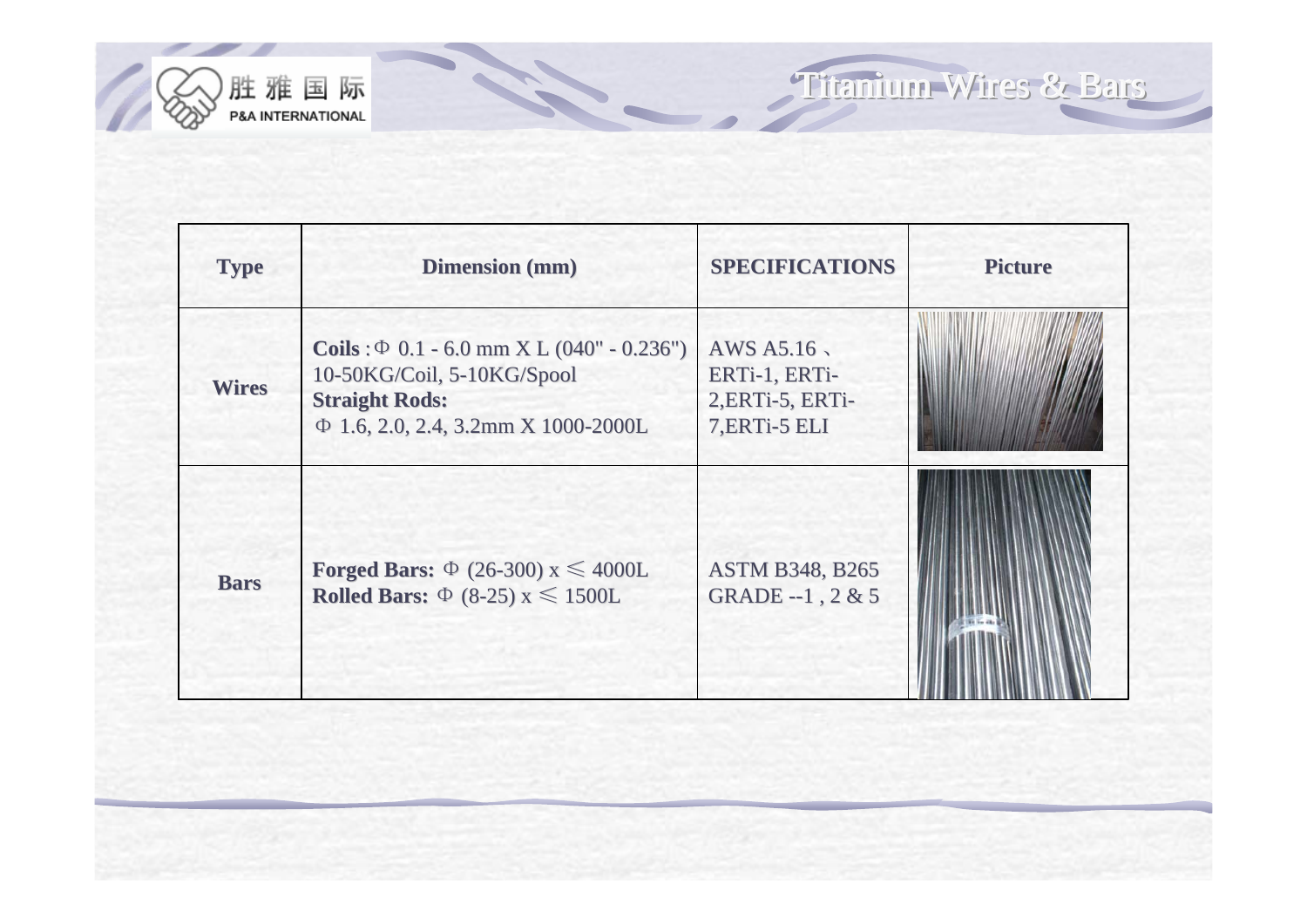

Niobium Product Series

| <b>GRADE</b>                       | <b>NB MILL</b><br><b>PRODUCTS</b> | <b>DIMENSION</b>                                          | <b>STANDARD</b>                                           | <b>PICTURE</b> |
|------------------------------------|-----------------------------------|-----------------------------------------------------------|-----------------------------------------------------------|----------------|
|                                    | <b>INGOTS</b>                     | $DIA \Phi 95mm MAX$                                       | <b>COMPANY</b><br><b>STANDARD</b>                         |                |
|                                    | <b>BARS</b>                       | $\Phi$ 4mm ~ $\Phi$ 60mm                                  | <b>COMPANY</b><br><b>STANDARD</b>                         |                |
| <b>RO4200-1</b><br><b>RO4210-2</b> | <b>PLATES</b><br><b>SHEETS</b>    | THK $(0.03 - 6.0)$ x W $(120 -$<br>420) x $L(200 - 3000)$ | <b>ASTM B 393-95</b><br><b>CUSTOMER</b><br><b>REQUEST</b> |                |
| RO4251-3<br>RO4261-4               | <b>WIRES</b>                      | $\Phi$ 0.05mm~ $\Phi$ 3mm                                 | <b>CUSTOMER</b><br><b>REQUEST</b>                         |                |
|                                    | <b>TUBES</b><br>(WELDED)          | $1/2$ " $\sim$ 1-1/2 "<br>x2000mm(MAX)                    | <b>ASTM B 521-92</b>                                      |                |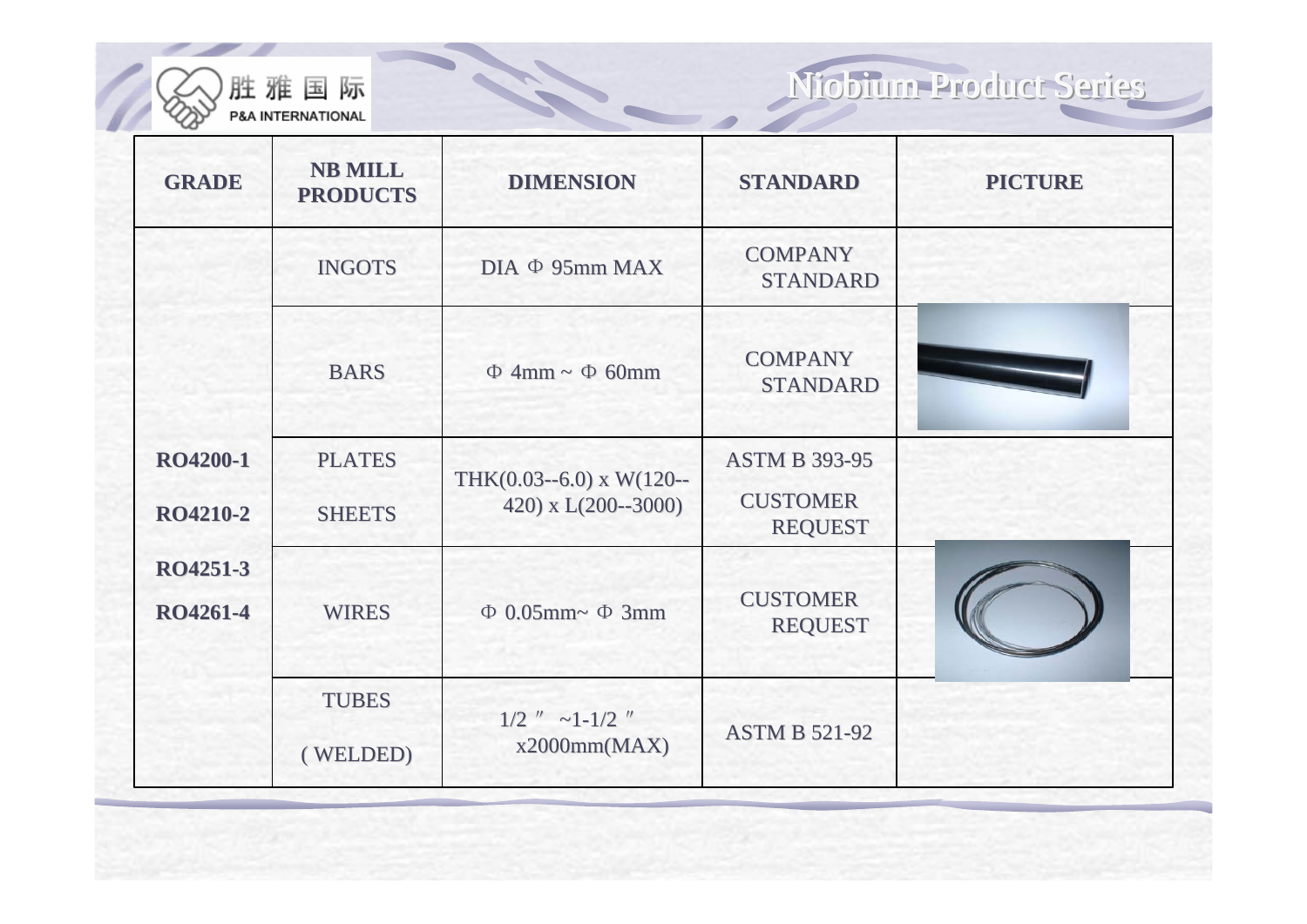

z We offer a large inventory of Titanium (Ti-6Al-4V ASTM GR5) fasteners.

• We stock an extensive selection of bolts, nuts and washers. Dimensions not in stock can be supplied within a couple of weeks. Quality and Dimension according to DIN, ISO, UNC, UNF and customer drawings

• We provide Hex Head Bolts, Hex Flange Head Bolts, Cheese Head Bolts, Socket Head Screws, Slotted Screws, Button Head Bolts, Hex Nuts, Nyloc Nuts, Flat Washers and Drilled washers between M3-M54 and UNC 3/16"-2".

 $\bullet$  We also supply custom-tailored items according to specific drawings.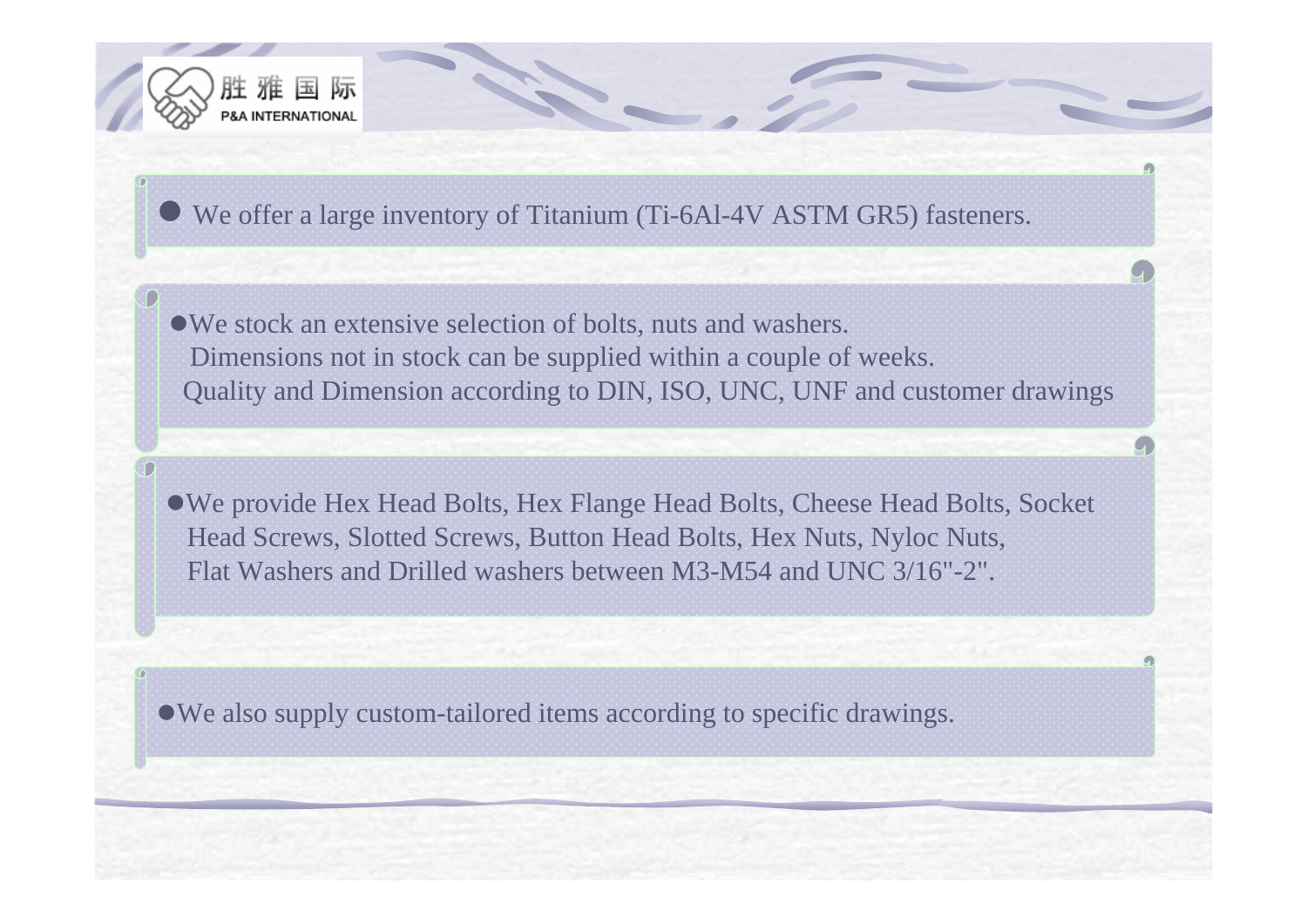

Fastener Products Fastener Products Fastener Products

|                                     | <b>THE PRO</b>                           | TIPRO                            | JUL                                                | TA TIPRO                               |
|-------------------------------------|------------------------------------------|----------------------------------|----------------------------------------------------|----------------------------------------|
| <b>CHEESE HEAD</b>                  | <b>SOCKET HEAD</b><br><b>CAPSCREW</b>    | <b>HEX HEAD</b>                  | <b>SLOT</b><br><b>COUNTERSUNK</b><br><b>HEAD</b>   | <b>SAFETY WIRE</b><br><b>BOLTS</b>     |
| TIPRO                               | TIPRO                                    | <b>Can TIPRO</b>                 | TIPRO                                              | $\Rightarrow 2$                        |
| <b>SOCKET</b><br><b>BUTTON HEAD</b> | <b>SOCKET TAPERED</b><br><b>CAPSCREW</b> | <b>HEX FLANGE</b><br><b>HEAD</b> | <b>SOCKET</b><br><b>COUNTERSUNK</b><br><b>HEAD</b> | <b>SPECIAL</b><br><b>CUSTOM-TAILOR</b> |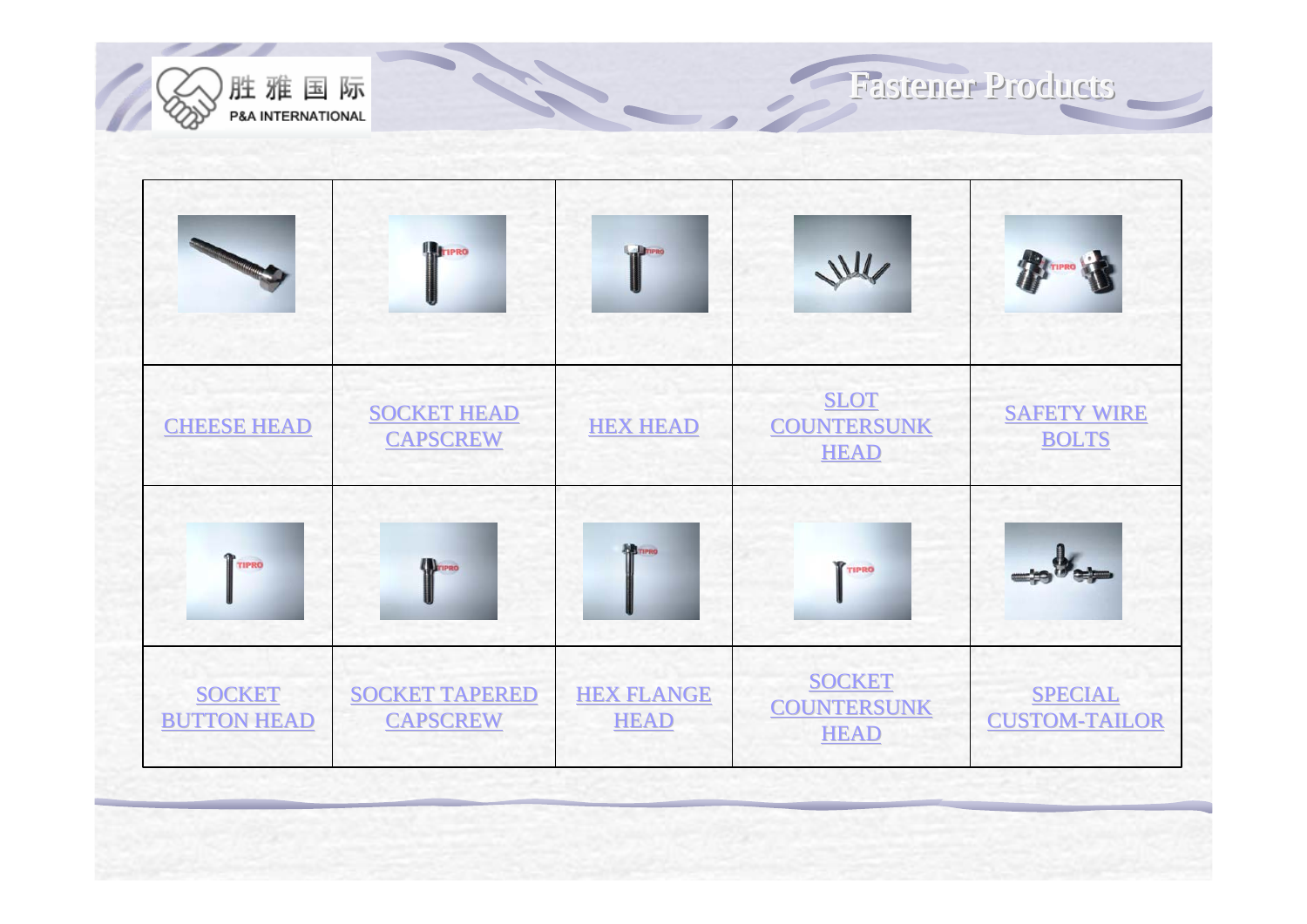



Titanium Nuts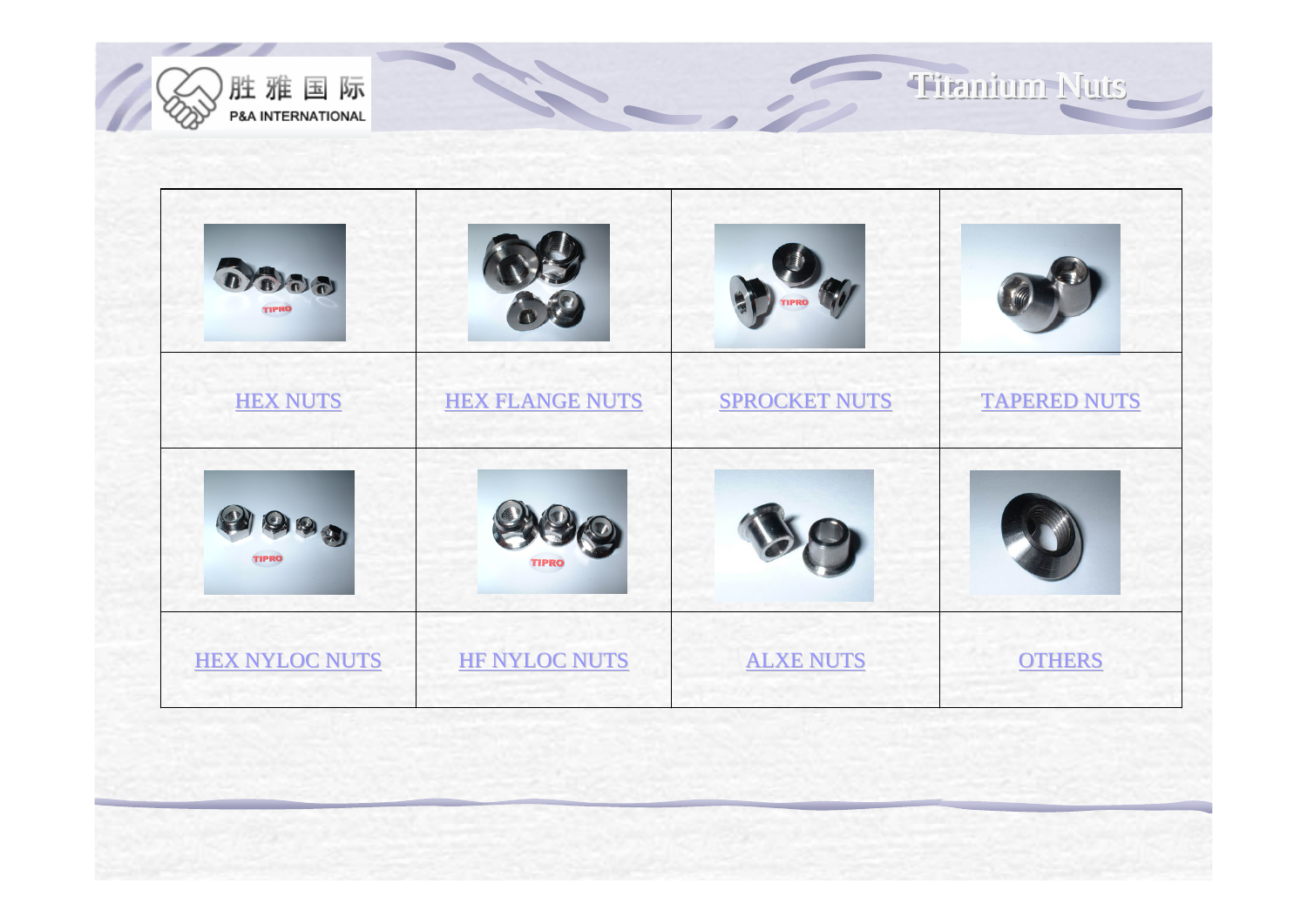

## Titanium Thread Rods & Washers

| <b>STUD RODS</b> | <b>FULL THREAD</b> | <b>TURNBUCKLES</b>          | <b>AXLE RODS</b> |
|------------------|--------------------|-----------------------------|------------------|
|                  |                    |                             |                  |
|                  |                    | <b>Titanium Thread Rods</b> |                  |
|                  |                    |                             |                  |

| <b>Titanium Washers</b> |  |
|-------------------------|--|